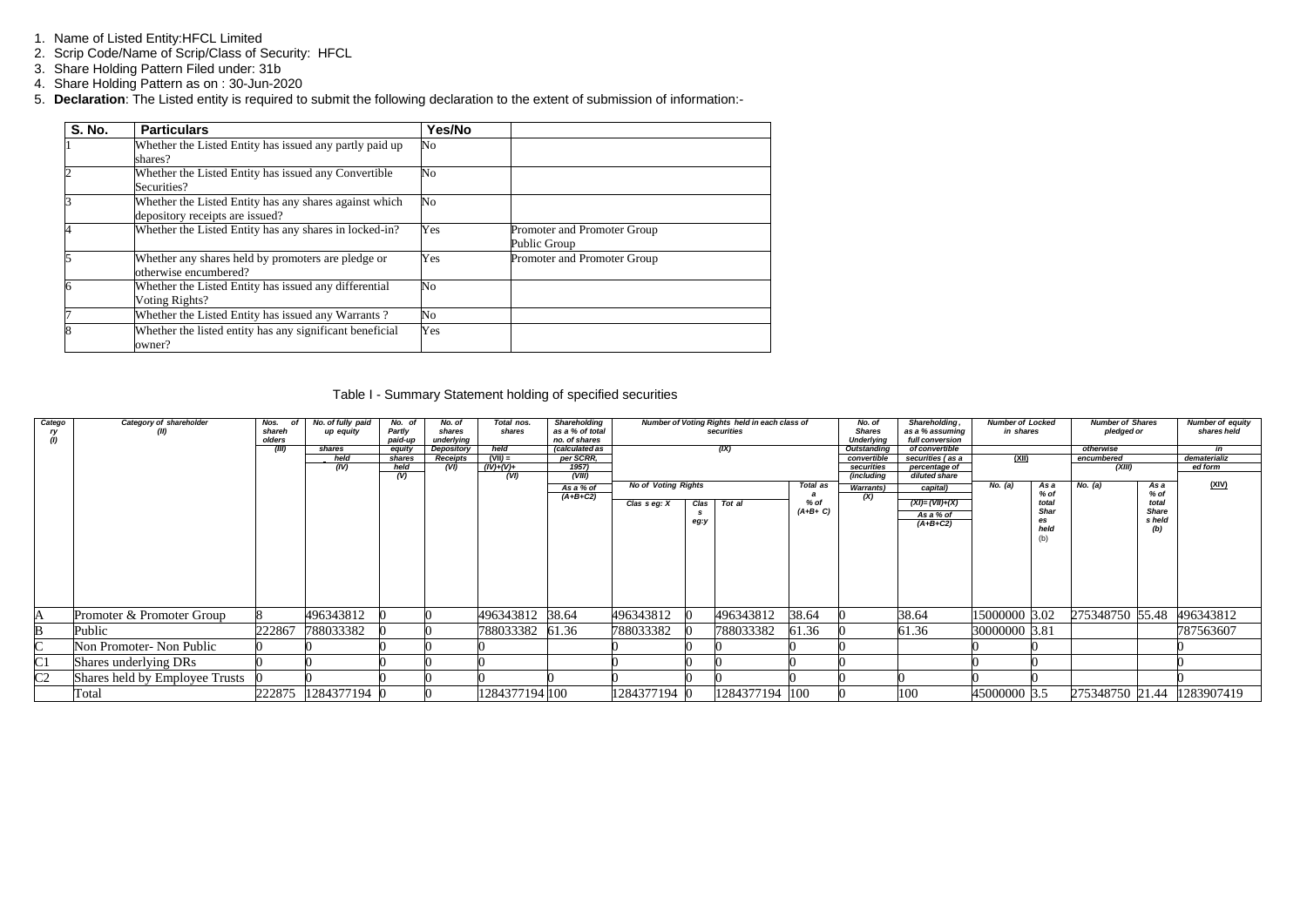| <b>Category &amp; Name</b>                             | No. of          | No. of                  | <b>Partly</b>             | Nos. of              | <b>Total</b>      | <b>Sharehol</b>                  | <b>Number of Voting Rights held in</b> |              |                 |                    | No. of                             | <b>Shareholdin</b>          | Number of           |              | Number of                   |              | <b>Number of</b>      |
|--------------------------------------------------------|-----------------|-------------------------|---------------------------|----------------------|-------------------|----------------------------------|----------------------------------------|--------------|-----------------|--------------------|------------------------------------|-----------------------------|---------------------|--------------|-----------------------------|--------------|-----------------------|
| of the<br><b>Shareholders</b>                          | shareh<br>older | fully<br>paid           | paid-up<br>equity         | shares<br>underlying | $n$ os.<br>shares | $\overline{diag\%}$<br>calculate | each class of securities               |              | (IX)            |                    | <b>Shares</b><br><b>Underlying</b> | $q$ , as a $%$<br>assuming  | Locked in<br>shares |              | <b>Shares</b><br>oledged or |              | equity<br>shares held |
| (1)                                                    | (III)           | up                      | shares                    | <b>Depository</b>    | held              | d as per                         |                                        |              |                 |                    | Outstanding                        | full                        | (XII)               |              | otherwise                   |              | in                    |
|                                                        |                 | equity                  | held                      | <b>Receipts</b>      | $(VII =$          | <b>SCRR.</b>                     |                                        |              |                 |                    | convertible                        | conversion                  |                     |              | encumbered                  |              | dematerializ          |
|                                                        |                 | share                   | $\overline{(\mathsf{V})}$ | (VI)                 | $IV+V+VI)$        | 1957                             |                                        |              |                 |                    | securities                         | of                          |                     |              | (XIII)                      |              | ed form               |
|                                                        |                 | s held<br>$\sqrt{(IV)}$ |                           |                      |                   | As a % of                        | <b>No of Voting Rights</b>             |              |                 | Total as<br>a % of | (includina<br>Warrants)            | convertible<br>securities ( | No. (a)             | As a<br>% of | No. $(a)$                   | As a<br>% of | (XIV)                 |
|                                                        |                 |                         |                           |                      |                   | $(A+B+C2)$                       |                                        |              |                 | <b>Total</b>       | (X)                                | as a                        |                     | total        |                             | total        |                       |
|                                                        |                 |                         |                           |                      |                   | (VIII)                           | <b>Class X</b>                         | <b>Class</b> | Tot al          | Voting             |                                    | percentage                  |                     | Shar         |                             | share        |                       |
|                                                        |                 |                         |                           |                      |                   |                                  |                                        |              |                 | rights             |                                    | of diluted                  |                     | es           |                             | s held       |                       |
|                                                        |                 |                         |                           |                      |                   |                                  |                                        |              |                 |                    |                                    | share<br>capital)           |                     | held<br>(b)  |                             | (b)          |                       |
|                                                        |                 |                         |                           |                      |                   |                                  |                                        |              |                 |                    |                                    | $(XI) =$                    |                     |              |                             |              |                       |
|                                                        |                 |                         |                           |                      |                   |                                  |                                        |              |                 |                    |                                    | $(VII)+(X)$ as a            |                     |              |                             |              |                       |
|                                                        |                 |                         |                           |                      |                   |                                  |                                        |              |                 |                    |                                    | % of                        |                     |              |                             |              |                       |
|                                                        |                 |                         |                           |                      |                   |                                  |                                        |              |                 |                    |                                    | $A+B+C2$                    |                     |              |                             |              |                       |
| Indian                                                 |                 |                         |                           |                      |                   |                                  |                                        |              |                 |                    |                                    |                             |                     |              |                             |              |                       |
|                                                        |                 |                         |                           |                      |                   |                                  |                                        |              |                 |                    |                                    |                             |                     |              |                             |              |                       |
| Individuals/Hindu undivided Family                     |                 | 7217011                 |                           |                      | 7217011           | 0.56                             | 7217011                                |              | 7217011         | 0.56               |                                    | 0.56                        |                     |              | 239700                      | 3.32         | 7217011               |
| <b>Anant Nahata</b>                                    |                 | 2645000                 |                           |                      | 2645000           | 0.21                             | 2645000                                |              | 2645000         | 0.21               |                                    | 0.21                        |                     |              | 239700                      | 9.06         | 2645000               |
| Mahendra Nahata                                        |                 | 4560091                 |                           |                      | 4560091           | 0.36                             | 4560091                                |              | 4560091         | 0.36               |                                    | 0.36                        |                     |              |                             |              | 4560091               |
| Manik Lal Nahata                                       |                 | 11920                   |                           |                      | 11920             |                                  | 11920                                  |              | 11920           |                    |                                    |                             |                     |              |                             |              | 11920                 |
| Central Government/ State Government(s)                |                 |                         |                           |                      |                   |                                  |                                        |              |                 |                    |                                    |                             |                     |              |                             |              |                       |
| <b>Financial Institutions/ Banks</b>                   |                 |                         |                           |                      |                   |                                  |                                        |              |                 |                    |                                    |                             |                     |              |                             |              |                       |
| Any Other (specify)                                    |                 | 489126801               |                           |                      | 489126801         | 38.08                            | 489126801 0                            |              | 489126801 38.08 |                    |                                    | 38.08                       |                     |              | 15000000 3.07 275109050     |              | 56.24 489126801       |
| <b>Bodies Corporate</b>                                |                 | 489126801               |                           |                      | 489126801         | 38.07                            | 489126801 0                            |              | 489126801 38.07 |                    |                                    | 38.07                       |                     |              | 15000000 6.46 275109050     |              | 117.6 489126801       |
|                                                        |                 |                         |                           |                      |                   |                                  |                                        |              |                 |                    |                                    |                             |                     |              |                             |              |                       |
| <b>MN Ventures Private Limited</b>                     |                 | 245890000               |                           |                      | 245890000         | 19.14                            | 245890000 0                            |              | 245890000 19.14 |                    |                                    | 19.14                       | 7500000             |              | 3.05 155378900              |              | 63.19 245890000       |
| <b>NextWave Communications Private Limited</b>         |                 | 219865000               |                           |                      | 219865000         | 17.12                            | 219865000 0                            |              | 219865000       | 17.12              |                                    | 17.12                       | 7500000             | 3.41         | 119730150                   |              | 54.46 219865000       |
| Fitcore Tech-Solutions Pvt. Ltd.                       |                 | 22400000                |                           |                      | 22400000          | 1.74                             | 22400000                               |              | 22400000        | .74                |                                    | l.74                        |                     |              |                             |              | 22400000              |
| Vinsan Brothers (P) Ltd                                |                 | 671600                  |                           |                      | 671600            | 0.05                             | 671600                                 | $\Omega$     | 671600          | 0.05               |                                    | 0.05                        |                     |              |                             |              | 671600                |
| <b>Shanker Sales Promotion (P) Ltd</b>                 |                 | 300201                  |                           |                      | 300201            | 0.02                             | 300201                                 | $\Omega$     | 300201          | 0.02               |                                    | 0.02                        |                     |              |                             |              | 300201                |
|                                                        |                 | 496343812               |                           |                      | 496343812         | 38.64                            | 496343812 0                            |              | 496343812 38.64 |                    |                                    | 38.64                       |                     |              | 15000000 3.02 275348750     |              | 55.48 496343812       |
| Sub-Total $(A)(1)$                                     |                 |                         |                           |                      |                   |                                  |                                        |              |                 |                    |                                    |                             |                     |              |                             |              |                       |
| Foreign                                                |                 |                         |                           |                      |                   |                                  |                                        |              |                 |                    |                                    |                             |                     |              |                             |              |                       |
| Individuals (Non-Resident Individuals/Foreign $\theta$ |                 |                         |                           |                      |                   |                                  |                                        |              |                 |                    |                                    |                             |                     |              |                             |              |                       |
| Individuals)                                           |                 |                         |                           |                      |                   |                                  |                                        |              |                 |                    |                                    |                             |                     |              |                             |              |                       |
| Government                                             |                 |                         |                           |                      |                   |                                  |                                        | n            |                 |                    |                                    |                             |                     | ∩            |                             |              |                       |
| Institutions                                           |                 |                         |                           |                      |                   |                                  |                                        |              |                 |                    |                                    |                             |                     |              |                             |              |                       |
| Foreign Portfolio Investor                             |                 |                         |                           |                      |                   |                                  |                                        |              |                 |                    |                                    |                             |                     |              |                             |              |                       |
| Any Other (specify)                                    |                 |                         |                           |                      |                   |                                  |                                        |              |                 |                    |                                    |                             |                     |              |                             |              |                       |
| Sub-Total $(A)(2)$                                     |                 |                         |                           |                      |                   |                                  |                                        |              |                 |                    |                                    |                             |                     |              |                             |              |                       |
| Total Shareholding of Promoter and Promoter            |                 | 496343812               |                           |                      | 496343812         | 38.64                            | 496343812 0                            |              | 496343812 38.64 |                    |                                    | 38.64                       |                     |              | 15000000 3.02 275348750     |              | 55.48 496343812       |
| Group $(A)=(A)(1)+(A)(2)$                              |                 |                         |                           |                      |                   |                                  |                                        |              |                 |                    |                                    |                             |                     |              |                             |              |                       |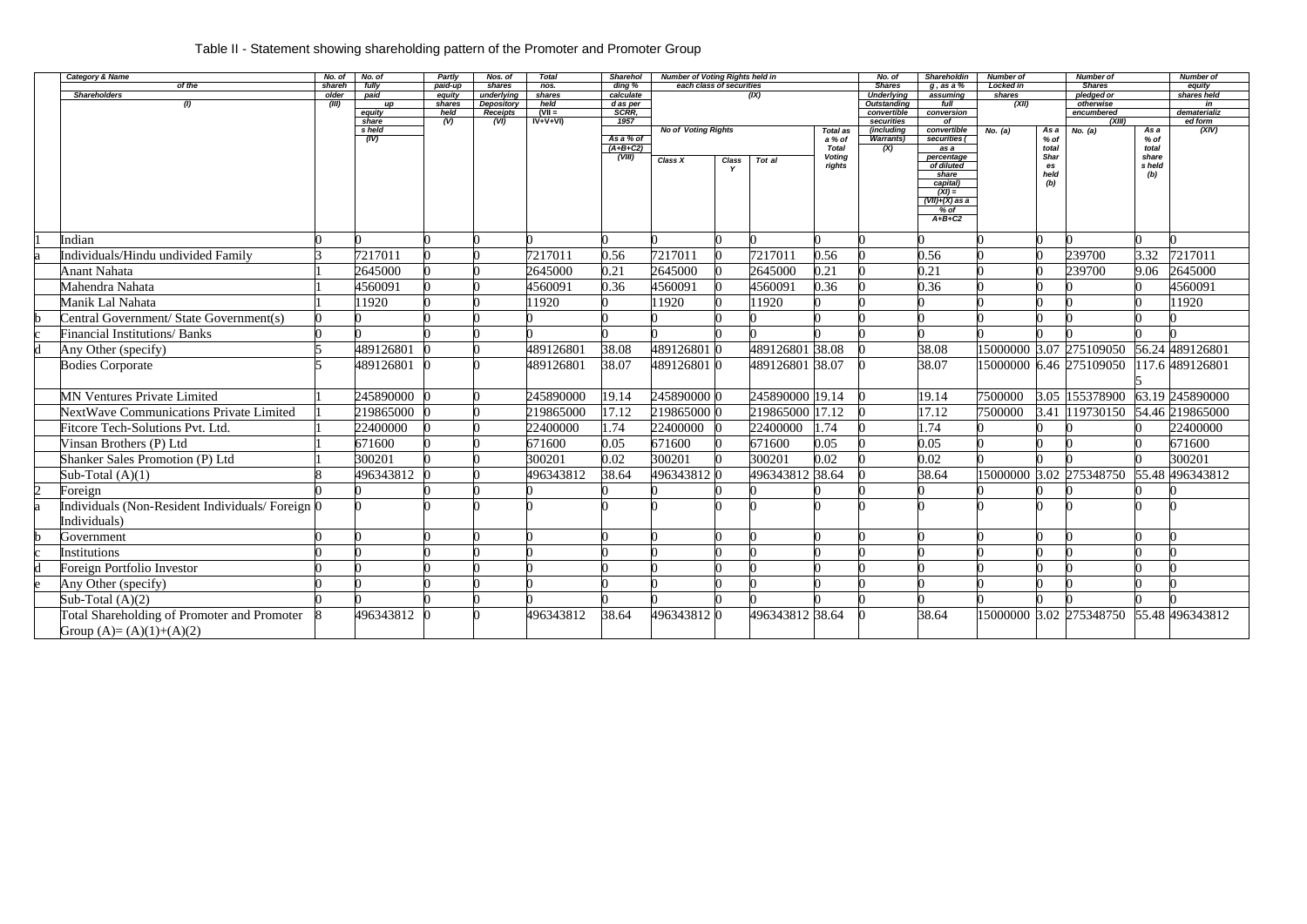# Table III - Statement showing shareholding pattern of the Public shareholder

|                         | Category & Name of the Shareholders                                                | Nos. of<br>shareh<br>older<br>(III) | No. of fully<br>paid up equity<br>share s held<br>(IV) | Partly<br>paid-up<br>equity<br>shares<br>held<br>(V) | Nos. of<br>shares<br>underlying<br>Depository<br>Receipts<br>(VI) | Total nos.<br>shares held<br>$VII =$<br>$IV + V + VI$ | <b>Sharehol</b><br>ding %<br>calculate<br>d as per<br>SCRR,<br>1957 |                                       |       | Number of Voting Rights held in each class of<br>securities<br>(IX) |                                                               | No. of<br><b>Shares</b><br><b>Underly</b><br>ing<br>Outstan<br>ding        | <b>Total</b><br>shareholdin<br>g , as a %<br>assuming<br>full<br>conversion                       | <b>Number of Locked in</b><br>shares (XII) |                                                           | Number of<br><b>Shares</b><br>pledged or<br>otherwise<br>encumbered<br>(XIII)<br>$\overline{Asa}$<br>No. |                                                                    | Number of equity<br>shares held in<br>dematerializ ed<br>form (XIV) |
|-------------------------|------------------------------------------------------------------------------------|-------------------------------------|--------------------------------------------------------|------------------------------------------------------|-------------------------------------------------------------------|-------------------------------------------------------|---------------------------------------------------------------------|---------------------------------------|-------|---------------------------------------------------------------------|---------------------------------------------------------------|----------------------------------------------------------------------------|---------------------------------------------------------------------------------------------------|--------------------------------------------|-----------------------------------------------------------|----------------------------------------------------------------------------------------------------------|--------------------------------------------------------------------|---------------------------------------------------------------------|
|                         |                                                                                    |                                     |                                                        |                                                      |                                                                   |                                                       | As a % of<br>$(A+B+C2)$<br><b>VIII</b>                              | <b>No of Voting Rights</b><br>Class X | Class | Tot al                                                              | Total as<br>a % of<br><b>Total</b><br><b>Voting</b><br>rights | converti<br>ble<br>securiti<br>es<br>(includi<br>ng<br>Warrant<br>s) $(X)$ | of<br>convertible<br>securities<br>(as a<br>percentage<br>of diluted<br>share<br>capital)<br>(XI) | No. (a)                                    | As a<br>% of<br>total<br><b>Shar</b><br>es<br>held<br>(b) | (No<br>t<br>ap<br>pli<br>ca<br>ble<br>(a)                                                                | % of<br>total<br>share<br>s held<br>(Not<br>applic<br>able)<br>(b) |                                                                     |
|                         | <b>Institutions</b>                                                                |                                     |                                                        |                                                      |                                                                   |                                                       |                                                                     |                                       |       |                                                                     |                                                               |                                                                            |                                                                                                   |                                            |                                                           |                                                                                                          |                                                                    |                                                                     |
|                         | Mutual Funds/                                                                      | .6                                  | 95316                                                  |                                                      |                                                                   | 95316                                                 | 0.01                                                                | 95316                                 |       | 95316                                                               | 0.01                                                          |                                                                            | 0.01                                                                                              |                                            |                                                           |                                                                                                          |                                                                    | 91546                                                               |
|                         | <b>Venture Capital Funds</b>                                                       |                                     |                                                        |                                                      |                                                                   |                                                       |                                                                     |                                       |       |                                                                     |                                                               |                                                                            |                                                                                                   |                                            |                                                           |                                                                                                          |                                                                    |                                                                     |
|                         | <b>Alternate Investment Funds</b>                                                  |                                     |                                                        |                                                      |                                                                   |                                                       |                                                                     |                                       |       |                                                                     |                                                               |                                                                            |                                                                                                   |                                            |                                                           |                                                                                                          |                                                                    |                                                                     |
|                         | <b>Foreign Venture Capital Investors</b>                                           |                                     |                                                        |                                                      |                                                                   |                                                       |                                                                     |                                       |       |                                                                     |                                                               |                                                                            |                                                                                                   |                                            |                                                           |                                                                                                          |                                                                    |                                                                     |
|                         | <b>Foreign Portfolio Investors</b>                                                 | 42                                  | 51920167                                               |                                                      |                                                                   | 51920167                                              | 4.04                                                                | 51920167                              |       | 51920167                                                            | 4.04                                                          |                                                                            | 4.04                                                                                              |                                            |                                                           |                                                                                                          |                                                                    | 51920167                                                            |
|                         | <b>Financial Institutions/ Banks</b>                                               |                                     | 14820564                                               |                                                      |                                                                   | 14820564                                              | 1.15                                                                | 14820564                              |       | 14820564                                                            | 1.15                                                          |                                                                            | 1.15                                                                                              |                                            |                                                           |                                                                                                          |                                                                    | 14819464                                                            |
|                         | <b>Insurance Companies</b>                                                         |                                     | 521000                                                 |                                                      |                                                                   | 521000                                                | 0.04                                                                | 521000                                |       | 521000                                                              | 0.04                                                          |                                                                            | 0.04                                                                                              |                                            |                                                           |                                                                                                          |                                                                    | 521000                                                              |
|                         | Provident Funds/ Pension Funds                                                     |                                     |                                                        |                                                      |                                                                   |                                                       |                                                                     |                                       |       |                                                                     |                                                               |                                                                            |                                                                                                   |                                            |                                                           |                                                                                                          |                                                                    |                                                                     |
|                         | Any Other (specify)                                                                | 25                                  | 16125                                                  |                                                      |                                                                   | 16125                                                 |                                                                     | 16125                                 |       | 16125                                                               |                                                               |                                                                            |                                                                                                   |                                            |                                                           |                                                                                                          |                                                                    | 6905                                                                |
|                         | Other                                                                              | 22                                  | 10820                                                  |                                                      |                                                                   | 10820                                                 |                                                                     | 10820                                 |       | 10820                                                               |                                                               |                                                                            |                                                                                                   |                                            |                                                           |                                                                                                          |                                                                    | 5200                                                                |
|                         | Other                                                                              |                                     | 5305                                                   |                                                      |                                                                   | 5305                                                  |                                                                     | 5305                                  |       | 5305                                                                |                                                               |                                                                            |                                                                                                   |                                            |                                                           |                                                                                                          |                                                                    | 1705                                                                |
|                         | Sub-Total $(B)(1)$                                                                 | 88                                  | 67373172                                               |                                                      |                                                                   | 67373172                                              | 5.25                                                                | 67373172                              |       | 67373172                                                            | 5.25                                                          |                                                                            | 5.25                                                                                              |                                            |                                                           |                                                                                                          |                                                                    | 67359082                                                            |
|                         | Central Government/ State Government(s)/<br>President of India                     |                                     | 5000                                                   |                                                      |                                                                   | 5000                                                  |                                                                     | 5000                                  |       | 5000                                                                |                                                               |                                                                            |                                                                                                   |                                            |                                                           |                                                                                                          |                                                                    | 5000                                                                |
|                         | Sub-Total $(B)(2)$                                                                 |                                     | 5000                                                   |                                                      |                                                                   | 5000                                                  |                                                                     | 5000                                  |       | 5000                                                                |                                                               |                                                                            |                                                                                                   |                                            |                                                           |                                                                                                          |                                                                    | 5000                                                                |
|                         | Non-institutions                                                                   |                                     |                                                        |                                                      |                                                                   |                                                       |                                                                     |                                       |       |                                                                     |                                                               |                                                                            |                                                                                                   |                                            |                                                           |                                                                                                          |                                                                    |                                                                     |
|                         | Individuals -                                                                      |                                     | 218202 398034915                                       |                                                      |                                                                   | 398034915 30.99                                       |                                                                     | 398034915                             |       | 398034915                                                           | 30.99                                                         |                                                                            | 30.99                                                                                             | 10000000 2.51                              |                                                           |                                                                                                          |                                                                    | 397727650                                                           |
|                         | Individual shareholders holding nominal<br>share capital up to Rs. 2 lakhs.        |                                     | 218074 290320380                                       |                                                      |                                                                   | 290320380 22.6                                        |                                                                     | 290320380 0                           |       | 290320380                                                           | 22.6                                                          |                                                                            | 22.6                                                                                              |                                            |                                                           |                                                                                                          |                                                                    | 290013115                                                           |
|                         | Individual shareholders holding nominal<br>share capital in excess of Rs. 2 lakhs. | 128                                 | 107714535 0                                            |                                                      |                                                                   | 107714535 8.39                                        |                                                                     | 107714535 0                           |       | 107714535                                                           | 8.39                                                          |                                                                            | 8.39                                                                                              | 10000000 9.28                              |                                                           |                                                                                                          |                                                                    | 107714535                                                           |
|                         | NBFCs registered with RBI                                                          |                                     | 204444                                                 |                                                      |                                                                   | 204444                                                | 0.02                                                                | 204444                                |       | 204444                                                              | 0.02                                                          |                                                                            | 0.02                                                                                              |                                            |                                                           |                                                                                                          |                                                                    | 204444                                                              |
|                         | <b>Employee Trusts</b>                                                             |                                     |                                                        |                                                      |                                                                   |                                                       |                                                                     |                                       |       |                                                                     |                                                               |                                                                            |                                                                                                   |                                            |                                                           |                                                                                                          |                                                                    |                                                                     |
| $\overline{\mathsf{d}}$ | Overseas Depositories (holding DRs)<br>(balancing figure)                          |                                     |                                                        |                                                      |                                                                   |                                                       |                                                                     |                                       |       |                                                                     |                                                               |                                                                            |                                                                                                   |                                            |                                                           |                                                                                                          |                                                                    |                                                                     |
| e                       | Any Other (specify)                                                                | 4565                                | 322415851 0                                            |                                                      |                                                                   | 322415851 25.1                                        |                                                                     | 322415851                             |       | 322415851                                                           | 25.1                                                          |                                                                            | 25.1                                                                                              | 20000000 6.2                               |                                                           |                                                                                                          |                                                                    | 322267431                                                           |
|                         | <b>Bodies Corporate</b>                                                            | 1951                                | 302784078                                              |                                                      |                                                                   | 302784078 23.57                                       |                                                                     | 302784078 0                           |       | 302784078                                                           | 23.57                                                         |                                                                            | 23.57                                                                                             | 10000000 3.3                               |                                                           |                                                                                                          |                                                                    | 302752208                                                           |
|                         | RELIANCE STRATEGIC BUSINESS<br><b>VENTURES LIMITED</b>                             |                                     | 48532764                                               |                                                      |                                                                   | 48532764 3.78                                         |                                                                     | 48532764                              |       | 48532764                                                            | 3.78                                                          |                                                                            | 3.78                                                                                              |                                            |                                                           |                                                                                                          |                                                                    | 48532764                                                            |
|                         | MKJ ENTERPRISES LIMITED                                                            |                                     | 34342651                                               |                                                      |                                                                   | 34342651                                              | 2.67                                                                | 34342651                              |       | 34342651                                                            | 2.67                                                          |                                                                            | 2.67                                                                                              |                                            |                                                           |                                                                                                          |                                                                    | 34342651                                                            |
|                         | <b>GLOBE CAPITAL MARKET LIMITED</b>                                                |                                     | 32747289                                               |                                                      |                                                                   | 32747289                                              | 2.55                                                                | 32747289                              |       | 32747289                                                            | 2.55                                                          |                                                                            | 2.55                                                                                              |                                            |                                                           |                                                                                                          |                                                                    | 32747289                                                            |
|                         | Non-Resident Indian (NRI)                                                          | 2599                                | 19539359                                               |                                                      |                                                                   | 19539359                                              | 1.52                                                                | 19539359                              |       | 19539359                                                            | 1.52                                                          |                                                                            | 1.52                                                                                              | 10000000 51.18                             |                                                           |                                                                                                          |                                                                    | 19423809                                                            |
|                         | <b>Overseas Corporate Bodies</b>                                                   |                                     | 38250                                                  |                                                      |                                                                   | 38250                                                 |                                                                     | 38250                                 |       | 38250                                                               |                                                               |                                                                            |                                                                                                   |                                            |                                                           |                                                                                                          |                                                                    | 37250                                                               |
|                         | Societies                                                                          |                                     | 520                                                    |                                                      |                                                                   | 520                                                   |                                                                     | 520                                   |       | 520                                                                 |                                                               |                                                                            |                                                                                                   |                                            |                                                           |                                                                                                          |                                                                    | 520                                                                 |
|                         | Trusts                                                                             |                                     | 53644                                                  |                                                      |                                                                   | 53644                                                 |                                                                     | 53644                                 |       | 53644                                                               |                                                               |                                                                            |                                                                                                   |                                            |                                                           |                                                                                                          |                                                                    | 53644                                                               |
|                         | Sub-Total $(B)(3)$                                                                 |                                     | 222778 720655210                                       |                                                      |                                                                   | 720655210 56.11                                       |                                                                     | 720655210 0                           |       | 720655210                                                           | 56.11                                                         |                                                                            | 56.11                                                                                             | 30000000 4.16                              |                                                           |                                                                                                          |                                                                    | 720199525                                                           |
|                         | Total Public Shareholding (B)=<br>$(B)(1)+(B)(2)+(B)(3)$                           |                                     | 222867 788033382                                       |                                                      |                                                                   | 788033382 61.36                                       |                                                                     | 788033382 0                           |       | 788033382                                                           | 61.36                                                         |                                                                            | 61.36                                                                                             | 30000000 3.81                              |                                                           |                                                                                                          |                                                                    | 787563607                                                           |